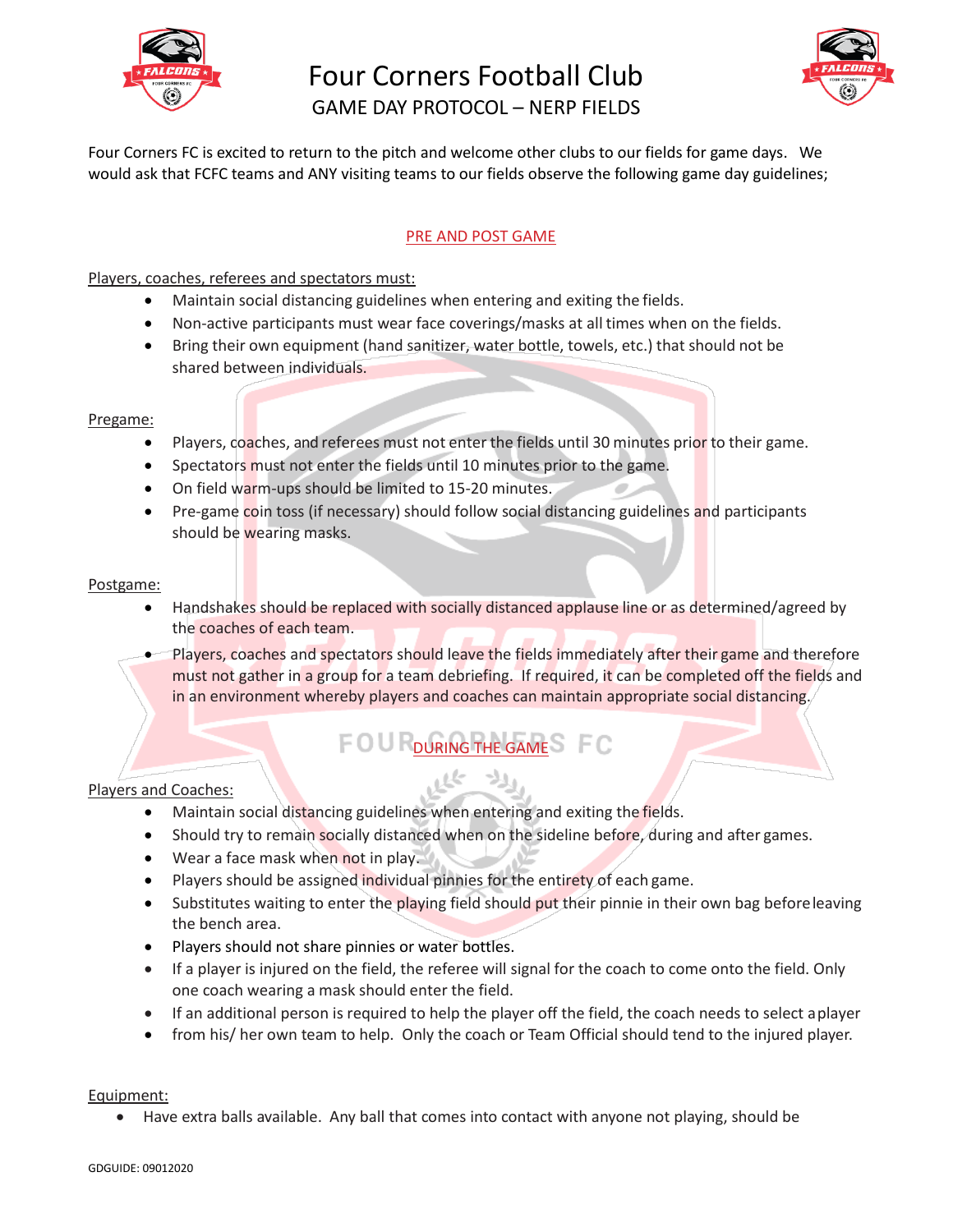

## Four Corners Football Club



GAME DAY PROTOCOL – NERP FIELDS

disinfected before being reused.

- Surfaces of shared equipment such as soccer balls, cones, and any other equipment should be disinfected before and after each game.
- Players should not share clothing such as training bibs, jerseys etc
- FCFC volunteers will be responsible for disinfecting goal posts after each game and/or any benches used.

#### Spectators

- Follow FCFC guidelines and requirements.
- No spectator should attend a game if they are displaying symptoms of COVID-19.
- FCFC recommends 1 spectator per family when possible.
- If more family members must attend, a family unit should be compromised only of people who reside in the same household. These family units should sit together and socially distance from other family units before, during and after the event.
- FCFC requests that spectators do not enter the facility/fields until 10 mins prior to the scheduled game start time.
- Unsupervised participants (siblings and pets) should not be permitted at the event.
- Spectators will sit on the same side of the field as their team and opposite their opponents player area.
- Spectators and player areas must be on the grassed area of the fields (not on the turf) and should have a space of a minimum of 10 ft between both.

#### **Referees**

- Should follow field guidelines and requirements.
- No Referee should officiate a game if they are displaying symptoms of COVID-19.
- Must be wearing a mask during check in and when leaving the field.
- Confirm with coaches or Team Official from each team that all participants have passed the health check prior to the Game.
- Use only your own equipment.
- Make sure to have at least 3 sanitized game balls available throughout the game.
- Your role is not to enforce the protocols at FCFC. Your role is to note and report any non-compliance to FCFC BOD.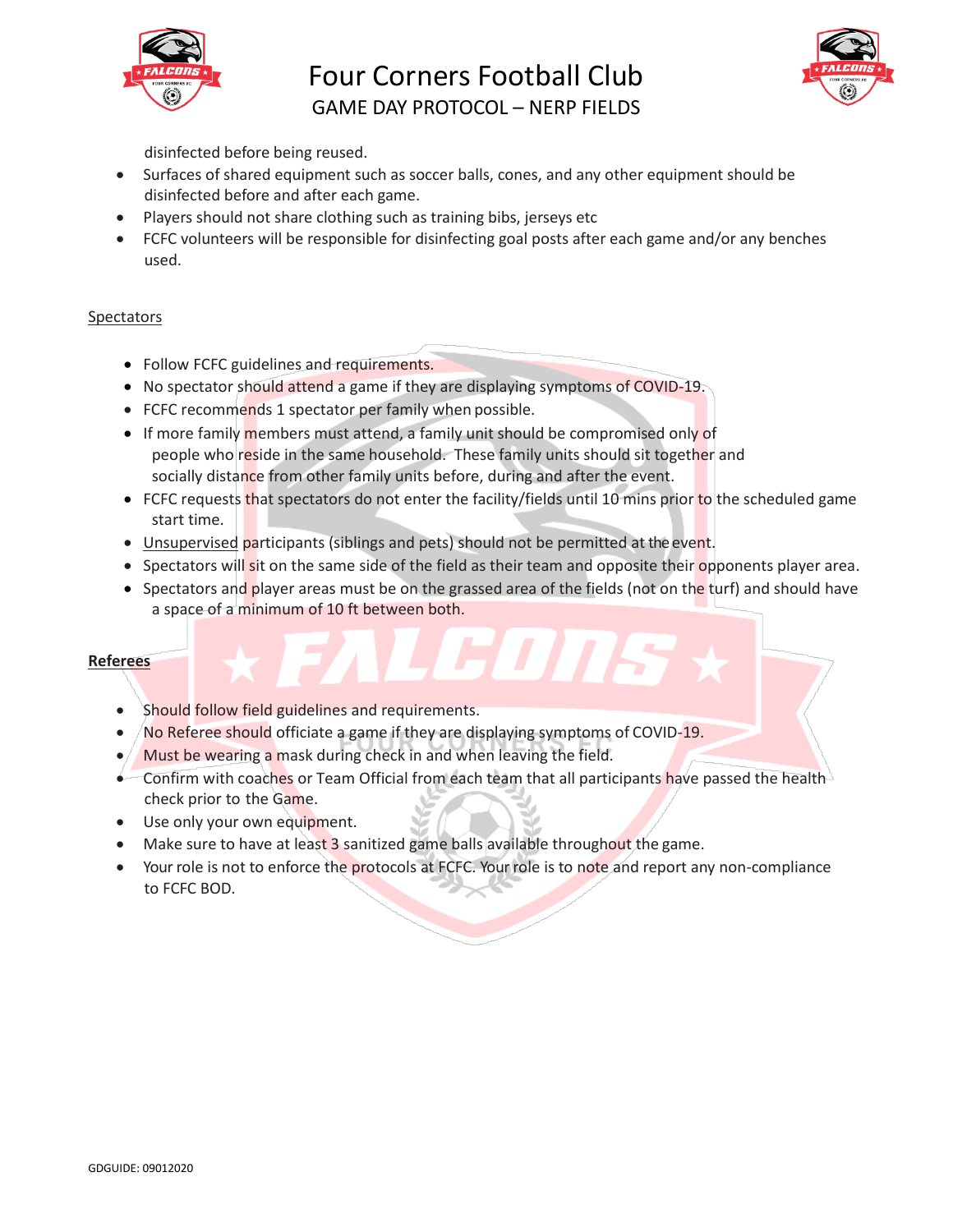

Four Corners Football Club GAME DAY PROTOCOL – NERP FIELDS



#### HEALTH CHECKS

Prior to participation, referees and coaches must obtain confirmation from each player, coach and official that:

They are not experiencing any of the symptoms related to COVID-19 below:

| Cough                                       |  |
|---------------------------------------------|--|
| Shortness of breath or difficulty breathing |  |
| Fever                                       |  |
| Chills                                      |  |
| Muscle Pain                                 |  |
| Sore Throat                                 |  |
| New loss of taste or smell                  |  |
| Nausea                                      |  |
| Vomiting                                    |  |
| Diarrhea                                    |  |
|                                             |  |

They have not had contact with anyone who has had a confirmed case in the last 14 days. They have not traveled out of state in the 14 days prior to the game. They are not restricted from participation by a healthcare provider. Each individual should check their own temperature and refrain from participation if they have a fever (>100.4°F).

A representative from each team (i.e. coach or team official) must confirm with the opposing team that all participating players and staff have met the above requirements. FCFC would encourage teams to retain any health checks completed either electronically or via hard copy until the end of the season.

All referees must confirm individually with both team representatives that all referees have met the above requirements.

Any individual who is unable to confirm this criteria must be restricted from participation and asked to leave the facility/fields.